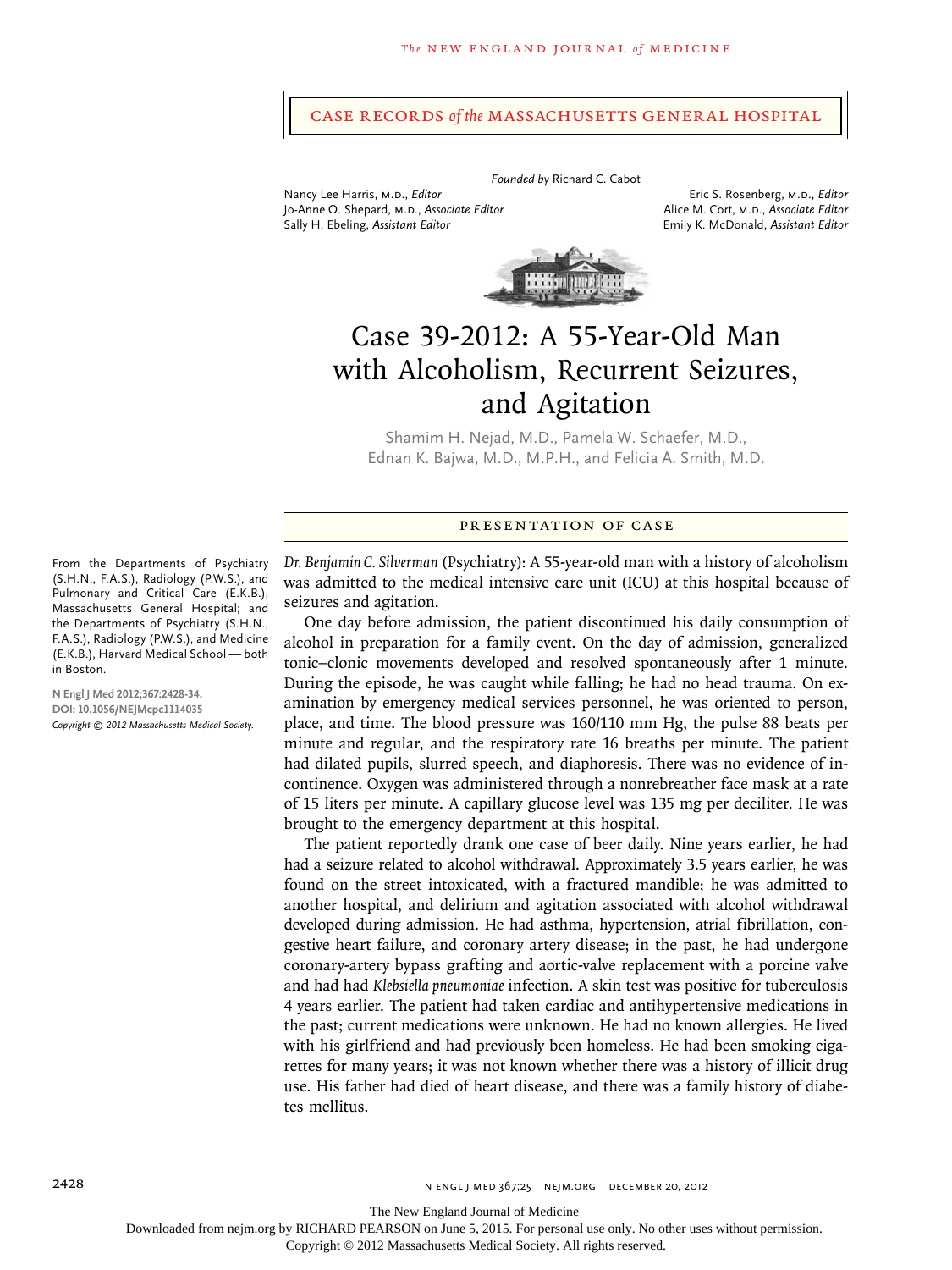On examination, the patient was confused and afebrile. The blood pressure was 140/84 mm Hg, the pulse 75 beats per minute, the respiratory rate 18 breaths per minute, and the oxygen saturation 98% while he was breathing oxygen through a nonrebreather face mask. The pupils were 2 mm in diameter and reactive; the remainder of the examination was normal. Computed tomography (CT) of the head without the administration of contrast material revealed nonspecific periventricular hypodensities and prominent ventricles and sulci, features that were consistent with mild generalized volume loss; there was no evidence of acute infarction or hemorrhage. A chest radiograph showed clear lungs, with cardiac enlargement and postoperative changes that were stable as compared with 4 years previously.

Approximately 4.5 hours after the patient's arrival, generalized tonic–clonic movements recurred, along with urinary incontinence. Lorazepam was administered intravenously, with resolution of seizure activity. The partial-thromboplastin time, blood levels of glucose and lipase, and results of renal-function tests were normal, and screening of the blood for toxins was negative; other results of laboratory tests are shown in Table 1. During the next 2 hours, increasing agitation and confusion occurred, with incoherent speech, diaphoresis, and combative behavior that required the use of restraints. Lorazepam, haloperidol, magnesium sulfate, and intravenous fluids were administered, which led to eventual sedation and decreased agitation; the trachea was intubated for airway protection, propofol was administered, and a urinary catheter was placed. An electrocardiogram revealed atrial fibrillation, with a ventricular rate of 135 beats per minute and nonspecific ST-segment and T-wave changes. Urinalysis revealed trace occult blood, 0 to 2 red cells per high-power field, and mucin; screening of the urine (after the administration of lorazepam) revealed cannabinoids and benzodiazepines.

The patient was admitted to the medical ICU. On admission, the temperature was 37.4°C, the blood pressure 136/85 mm Hg, the mean arterial pressure 100 mm Hg, and the pulse 110 beats per minute. The patient was sedated and intubated. There were no other focal abnormalities on examination. During the next 2 days, levels of cardiac enzymes and isoenzymes were normal and testing for antibodies against heparin–platelet factor 4 complexes was negative; other test results are shown in Table 1. Lorazepam and propofol were continued, and diazepam, folate, thiamine, aspirin, atenolol, dalteparin, multivitamins, magnesium sulfate, potassium phosphate, and normal saline were administered. As the dose of propofol was gradually decreased, agitation increased and the respiratory rate rose to 40 breaths per minute; the dose of propofol was increased, with improvement.

On the third day, management decisions were made.

#### DIFFER ENTIAL DIAGNOSIS

*Dr. Felicia A. Smith:* I am aware of the diagnosis. This man presented with seizures, altered mental status, and autonomic instability after he stopped drinking alcohol, 1 day before presentation. Although this presentation is consistent with acute alcohol withdrawal, other diagnoses should also be considered and other causes of seizures and altered mental status should be ruled out. The differential diagnosis of altered mental status with seizures consists of two basic categories intrinsic seizures (as in epilepsy) and acute symptomatic seizures (i.e., provoked seizures). Since this patient does not have a known history of epilepsy, we must consider the causes of provoked seizures, including acute neurologic illness (e.g., stroke, traumatic brain injury, meningitis or encephalitis, or anoxia); acute medical illness, such as metabolic derangement (e.g., hypoglycemia, hyponatremia, or hypocalcemia); and intoxication or a withdrawal state.<sup>1</sup> Initial laboratory studies are not suggestive of clinically significant metabolic derangement. The patient is afebrile and has no signs of meningitis or encephalitis. Likewise, oxygen saturation is normal and not suggestive of an anoxic event. The patient's history is not consistent with acute traumatic brain injury. A head CT was performed to assess for other acute central nervous system processes. May we review the radiologic studies?

*Dr. Pamela W. Schaefer:* CT images of the brain obtained without the administration of contrast material show no evidence of acute ischemia, intracranial hemorrhage, edema, mass lesion, or mass effect. There is more tissue loss than would be expected for the patient's age, with focal tissue loss in the cerebellum. There is also mild peri-

The New England Journal of Medicine

Downloaded from nejm.org by RICHARD PEARSON on June 5, 2015. For personal use only. No other uses without permission.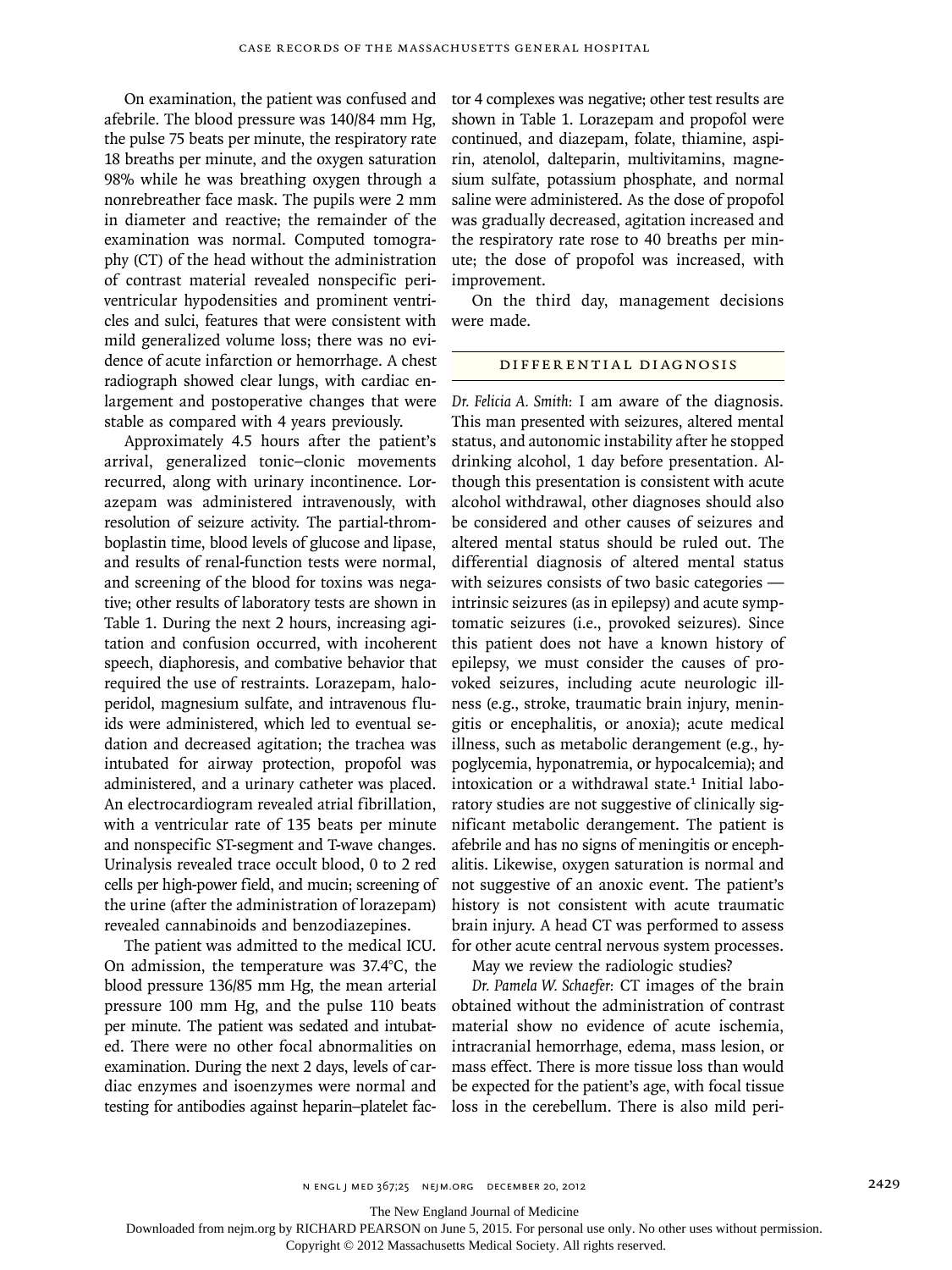| Table 1. Laboratory Data.*                          |                              |                                                    |                                           |
|-----------------------------------------------------|------------------------------|----------------------------------------------------|-------------------------------------------|
| Variable                                            | Reference Range,<br>Adults † | On Presentation,<br><b>Emergency</b><br>Department | 7 Hr Later, Intensive<br><b>Care Unit</b> |
| Hematocrit (%)                                      | 41.0-53.0 (men)              | 42.5                                               | 32.7                                      |
| Hemoglobin (g/dl)                                   | $13.5 - 17.5$ (men)          | 13.8                                               | 10.7                                      |
| White-cell count (per mm <sup>3</sup> )             | 4500-11,000                  | 4700                                               | 4700                                      |
| Differential count (%)                              |                              |                                                    |                                           |
| Neutrophils                                         | $40 - 70$                    | 81                                                 | 76                                        |
| Lymphocytes                                         | $22 - 44$                    | 12                                                 | 15                                        |
| Monocytes                                           | $4 - 11$                     | 6                                                  | 7                                         |
| Eosinophils                                         | $0 - 8$                      | 0                                                  | $\overline{2}$                            |
| Platelet count (per mm <sup>3</sup> )               | 150,000-400,000              | 136,000                                            | 109,000                                   |
| Prothrombin time (sec)                              | $10.8 - 13.4$                | 14.0                                               | 14.6                                      |
| International normalized ratio for prothrombin time |                              | 1.2                                                | 1.3                                       |
| Sodium (mmol/liter)                                 | $135 - 145$                  | 139                                                | 135                                       |
| Potassium (mmol/liter)                              | $3.4 - 4.8$                  | 3.7                                                | 2.9                                       |
| Chloride (mmol/liter)                               | 100-108                      | 100                                                | 102                                       |
| Carbon dioxide (mmol/liter)                         | $23.0 - 31.9$                | 31.7                                               | 27.1                                      |
| Bilirubin (mg/dl)                                   |                              |                                                    |                                           |
| Total                                               | $0.0 - 1.0$                  | 1.3                                                | 1.3                                       |
| Direct                                              | $0.0 - 0.4$                  | 0.3                                                | 0.4                                       |
| Protein (g/dl)                                      |                              |                                                    |                                           |
| Total                                               | $6.0 - 8.3$                  | 7.1                                                | 5.6                                       |
| Albumin                                             | $3.3 - 5.0$                  | 4.2                                                | 3.4                                       |
| Globulin                                            | $2.6 - 4.1$                  | 2.9                                                | 2.2                                       |
| Calcium (mg/dl)                                     | $8.5 - 10.5$                 | 9.5                                                | 7.8                                       |
| Magnesium (mmol/liter)                              | $0.7 - 1.0$                  | 0.7                                                | 0.8                                       |
| Phosphorus (mg/dl)                                  | $2.6 - 4.5$                  | 1.4                                                | 1.5                                       |
| Alkaline phosphatase (U/liter)                      | $45 - 115$                   | 131                                                | 97                                        |
| Aspartate aminotransferase (U/liter)                | $10 - 40$                    | 89                                                 | 64                                        |
| Alanine aminotransferase (U/liter)                  | $10 - 55$                    | 42                                                 | 30                                        |
| Amylase (U/liter)                                   | $3 - 100$                    | 190                                                | 161                                       |

\* To convert the values for bilirubin to micromoles per liter, multiply by 17.1. To convert the values for calcium to millimoles per liter, multiply by 0.250. To convert the values for magnesium to milligrams per deciliter, divide by 0.4114. To convert the values for phosphorus to millimoles per liter, multiply by 0.3229.

† Reference values are affected by many variables, including the patient population and the laboratory methods used. The ranges used at Massachusetts General Hospital are for adults who are not pregnant and do not have medical conditions that could affect the results. They may therefore not be appropriate for all patients.

ventricular hypoattenuation, a feature consistent state or both. The patient had the alcohol withwith mild microvascular ischemic change. These findings are common in patients with longstanding alcoholism. A chest radiograph shows stable, mild cardiac enlargement and clear lungs.

*Dr. Smith:* Since the CT image of the head is not suggestive of an acute process, the most likely diagnosis is intoxication or a withdrawal

drawal syndrome, complicated by seizure, 9 years previously; the family reports that he currently drinks a case of beer daily. Moreover, he stopped drinking 24 to 36 hours before presentation. In the emergency department, he had tachycardia and hypertension and was agitated and confused. Toxicologic screening revealed the presence of

The New England Journal of Medicine

Downloaded from nejm.org by RICHARD PEARSON on June 5, 2015. For personal use only. No other uses without permission.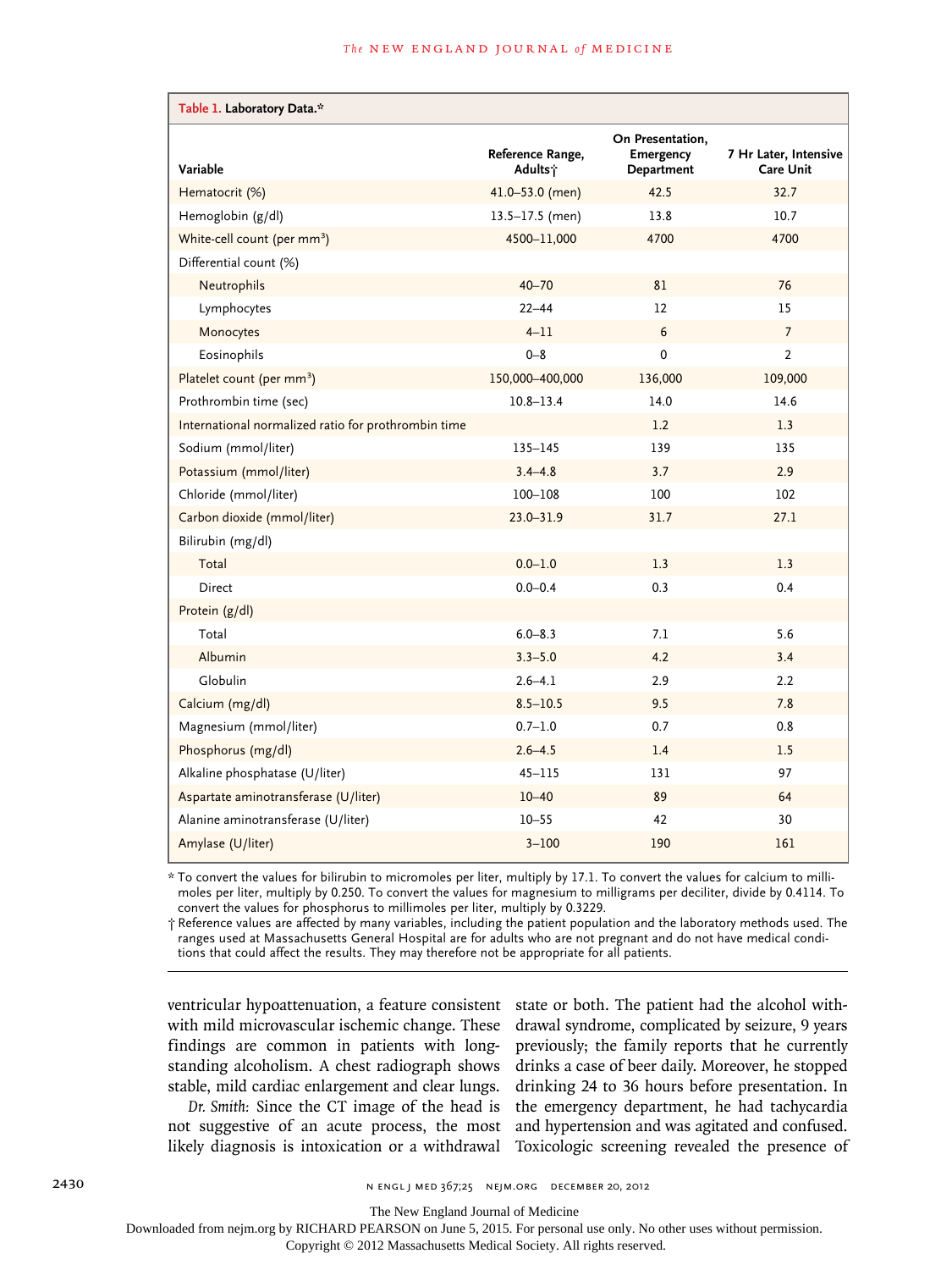cannabinoids and benzodiazepines. This presentation is most consistent with the alcohol withdrawal syndrome complicated by seizure and delirium.

### CLINICAL DIAGNOSIS

The alcohol withdrawal syndrome.

### DR. FELICIA A. SMITH'S DIAGNOSIS

Delirium due to alcohol withdrawal or multifactorial delirium.

#### DISCUSSION OF MANAGEMENT

#### **Alcohol Withdrawal Syndromes**

*Dr. Shamim H. Nejad:* At admission, this patient had a history of at least two previous episodes of alcohol withdrawal delirium (also known as delirium tremens), in addition to several episodes of seizures related to alcohol withdrawal. Such a history is associated with a longer hospital stay and an increase in morbidity and mortality.2-4 Among patients who present with seizures related to alcohol use, such as this patient, the risk of death is four times as great as the risk in the general population, although the increased mortality rate seems to be due to the alcoholism itself rather than the seizures.<sup>5</sup>

#### **Identification of Alcohol Withdrawal Delirium**

Alcohol withdrawal delirium is a clinical diagnosis and is characterized by the presence of hyperarousal, confusion, hallucinations, hypertension, tachycardia, fever, diaphoresis, and agitated behavior in a patient with an abrupt reduction in alcohol consumption or sudden abstinence from alcohol. Symptoms of withdrawal can differ widely among patients with active alcohol dependence and even among different withdrawal episodes in the same person. A review of this patient's medical record and collateral information from his family indicates past and recent alcohol use, abrupt cessation, and a history of complicated withdrawal. After extubation of the trachea, psychiatric examination of the patient was notable for generalized confusion and encephalopathy; he also reported consistent hip pain and the presence of ecchymosis over his right hip. The family verified that he fell to the right side during his first seizure, which occurred at home.

Although the diagnosis of alcohol withdrawal and related seizures is inescapable in this case, this patient had several risk factors for the development of alcohol withdrawal delirium, the strongest being previous episodes of alcohol withdrawal delirium, seizures related to alcohol withdrawal (past and recent), and possibly concurrent medical issues, including a problem with his hip. Other risk factors in this patient include abrupt cessation of alcohol consumption, a long history of heavy drinking, an age older than 40 years, and an elevated ratio of aspartate aminotransferase to alanine aminotransferase (>1.5:1).

## **Management of Alcohol Withdrawal Delirium** Once coexisting disorders have been ruled out or adequately addressed, the management of alcohol withdrawal is directed at alleviating symptoms and identifying and correcting metabolic derangements. This patient received aggressive supportive care, including administration of intravenous fluids, nutritional supplementation, and correction of electrolyte deficiencies, along with administration of intravenous thiamine to prevent or treat Wernicke's encephalopathy.

Benzodiazepines are generally considered firstline treatment for alcohol withdrawal syndromes and for the prevention of seizures related to alcohol withdrawal. There is no consensus as to the best benzodiazepine to use; however, longacting benzodiazepines with active metabolites, such as diazepam, as was used in this case, may allow a smoother course of withdrawal, lower the chance of recurrent seizures, and provide greater efficacy in the prevention of delirium than other benzodiazepines.<sup>6</sup> Benzodiazepines with an intermediate half-life, such as lorazepam, may have a safe profile in patients with hepatic dysfunction.

We elected to treat this patient on the basis of clusters of symptoms. His condition was evaluated with the alcohol withdrawal syndrome "type indicator," a symptom-based assessment tool used to guide treatment decisions and monitor clinical response. The type indicator groups symptoms into categories.<sup>7,8</sup> Type A symptoms are characterized by central nervous system excitation (e.g., anxiety and restlessness) caused by γ-aminobutyric acid (GABA) withdrawal. Type A symptoms are generally treated with GABA agonists, most commonly benzodiazepines. This patient was initially treated with diazepam in a fixed dose, providing coverage for type A symp-

The New England Journal of Medicine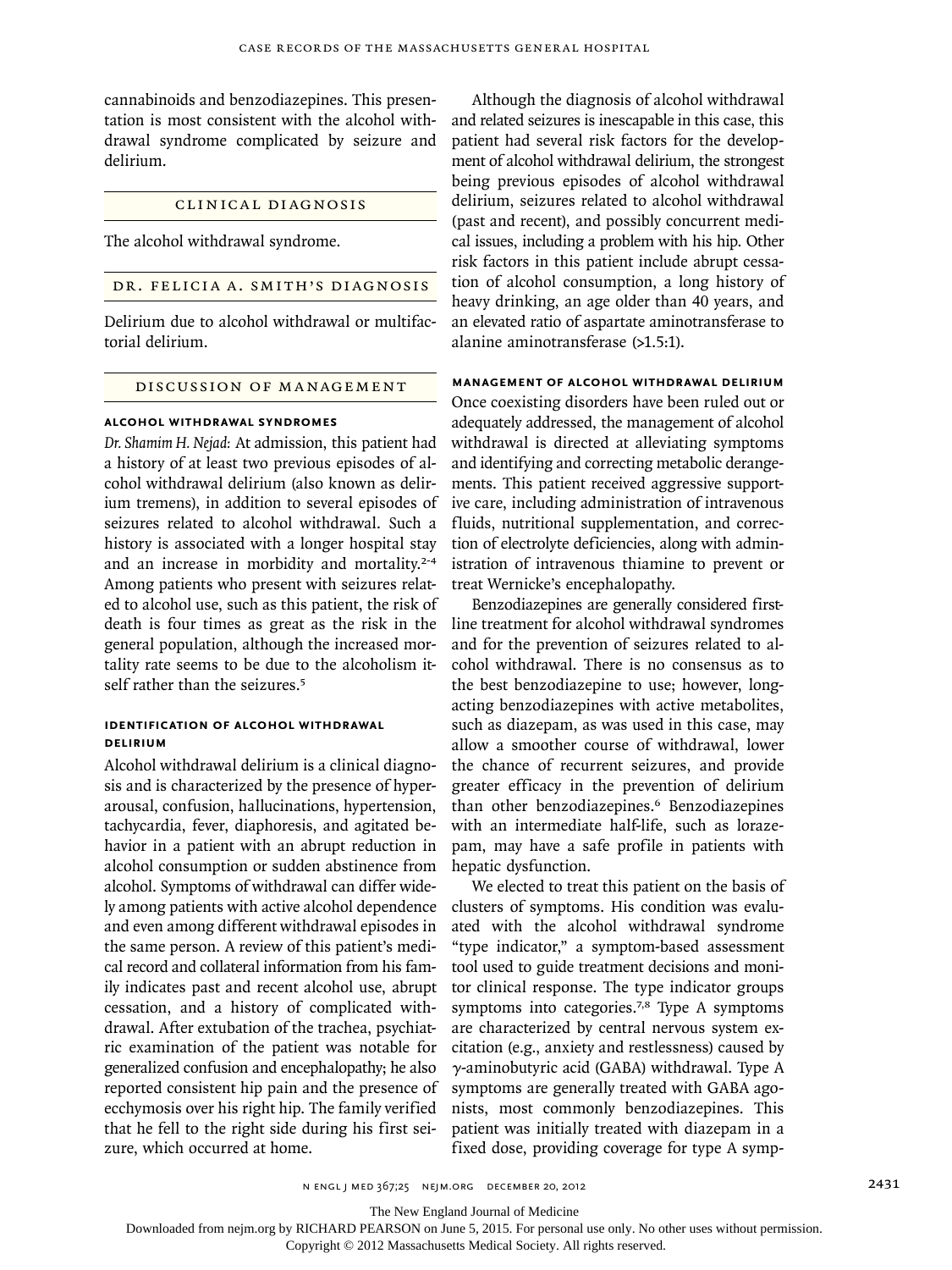toms and decreasing the potential for further alcohol withdrawal seizures. Type B symptoms (e.g., fever, diaphoresis, tremor, and elevated blood pressure and heart rate) are caused by adrenergic excess from activation of the locus ceruleus due to a hyperglutamatergic state. Before treating a patient for type B symptoms, other causes of this cluster of symptoms should be ruled out, such as volume depletion, blood loss, and pain. This patient's most notable type B symptom was tachycardia, which was controlled with metoprolol that was also used to treat the underlying atrial fibrillation. Type C symptoms (e.g., confusion, hallucinations, paranoia, and agitation) are caused by excess dopamine release through the mesolimbic tract and are treated with dopamine antagonists. In this patient, we used quetiapine and intravenous haloperidol to target symptoms of hyperarousal, hallucinations, and agitation.

The patient's hospital course was notable for possible neuroleptic malignant syndrome. This rare, life-threatening neurologic disorder is most often caused by an adverse reaction to neuroleptic or antipsychotic drugs. Although a fever developed, as well as variation in blood pressure and increased tone in his arms, the patient did not have the characteristic muscle rigidity or increase in the creatine kinase level often seen in the neuroleptic malignant syndrome. Clinical and physical examinations were notable for ongoing delirium, along with increased paratonia of the arms, which is clinically indicative of extrapyramidal symptoms probably caused by the administration of dopamine antagonists. The treatment for extrapyramidal symptoms is either anticholinergic medications or benzodiazepines, both of which can exacerbate delirium. In a patient with active symptoms of delirium, it is reasonable to attempt to use benzodiazepines before anticholinergic medications, since the likelihood of worsening mental status may be lower with benzodiazepines. We administered three low doses of lorazepam intravenously. Additional doses of intravenous haloperidol administered with lorazepam did not lead to further complications.

## **Management of Alcohol Withdrawal in the ICU**

*Dr. Ednan K. Bajwa:* This patient required admission to an ICU for the management of severe agitation, which is a frequent complication of alcohol withdrawal. The agitation was so extreme that the care providers thought that treatment with propofol, a general anesthetic agent, was warranted. Because a side effect of such treatment is profound depression of consciousness and respiratory drive, the patient required endotracheal intubation and mechanical ventilation.

Patients with symptoms so severe that they require anesthesia and mechanical ventilation are more susceptible to complications during their hospital course. This patient continued to have severe agitation that required continued treatment with high doses of sedative medications, thereby precluding safe extubation and prolonging the need for mechanical ventilation.

Patients in the early stages of alcohol withdrawal may present with initially mild symptoms; aggressive management of the symptoms may prevent progression to severe agitation. Early admission to the ICU can be advantageous because the ICU provides an intensive level of physician and nurse training and staffing, advanced monitoring systems, and the ability to deliver a wide range or high doses  $-$  or both  $-$  of specific therapies. In this patient, we administered diazepam according to a symptom-triggered escalating-dose strategy.9 This approach takes advantage of the intensive monitoring that is available in the ICU, including very frequent assessment and dosing of benzodiazepines to control symptoms. Such a strategy can be facilitated by targeting the administration of medication to a threshold of symptoms of alcohol withdrawal. The goal of treatment is to rapidly increase drug doses as needed to achieve the desired level of sedation before severe agitation occurs. The use of diazepam, a medication with multiple active metabolites and therefore a longer duration of action, can help facilitate durable suppression of withdrawal symptoms after initial control of agitation is achieved. This patient had also had multifactorial delirium, which commonly occurs in patients admitted to ICUs, often as part of acute brain dysfunction. As alcohol withdrawal progresses, other causes of delirium may continue to contribute to agitation and complicate the treatment course further. Antipsychotic therapy is commonly used, as in this patient, as an adjunct to benzodiazepines.

In patients in whom treatment with these medications is not adequate, phenobarbital and propofol have both been used successfully to

The New England Journal of Medicine

Downloaded from nejm.org by RICHARD PEARSON on June 5, 2015. For personal use only. No other uses without permission.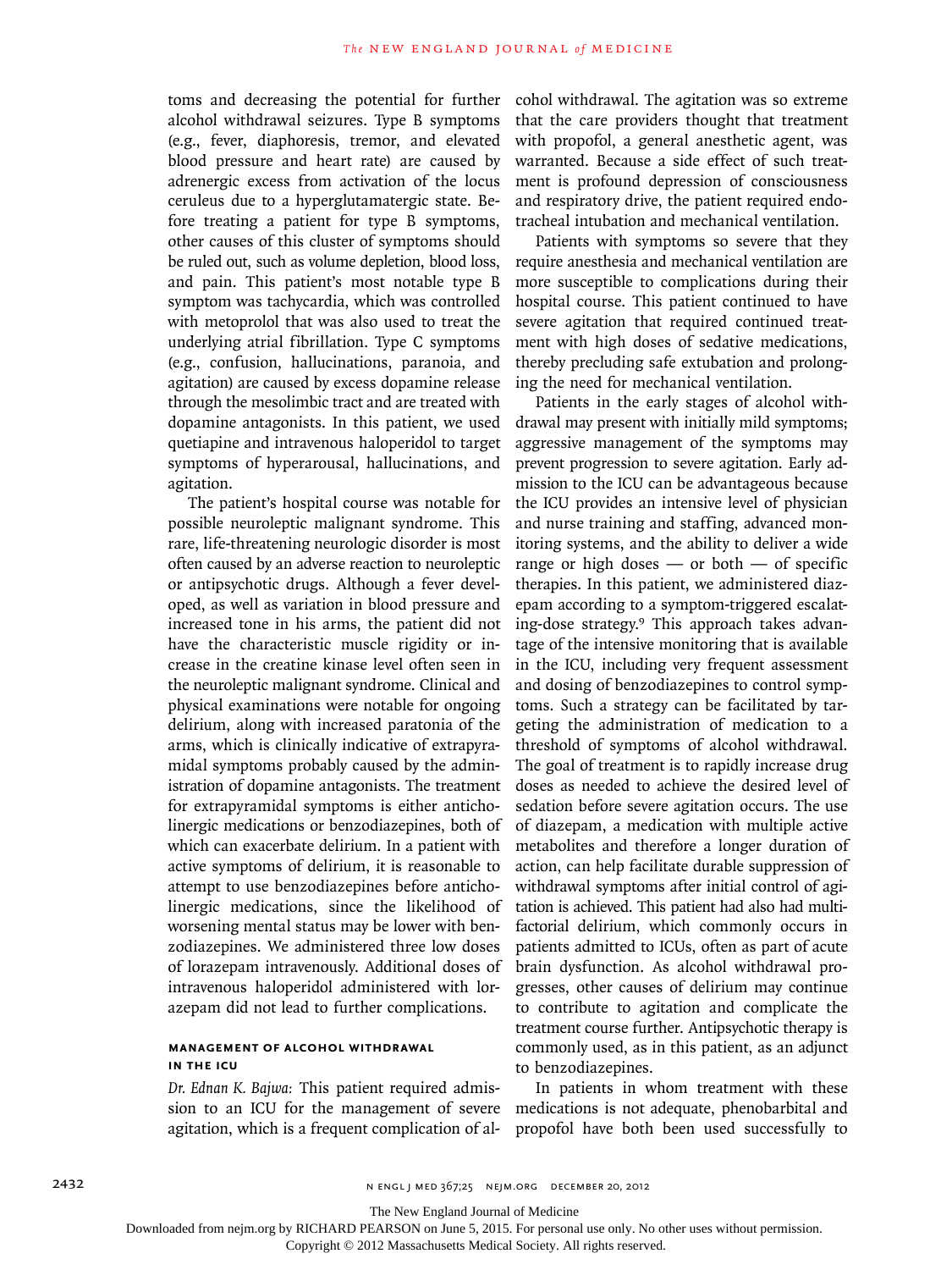treat refractory symptoms. Dexmedetomidine is an  $\alpha$ -adrenergic agonist that has been approved for use as a sedative in critically ill patients. It has the advantage of alleviating symptoms of agitation while causing less respiratory depression than other agents and therefore can be given without mechanical ventilation. Dexmedetomidine has been used successfully to reduce symptoms of severe agitation in some patients with alcohol withdrawal. Since this regimen has not been well studied, use of this drug should be undertaken with great care.

*Dr. Eric S. Rosenberg* (Pathology): Dr. Silverman, would you tell us what happened next?

*Dr. Silverman:* On hospital day 3, the ICU staff attempted to wean the patient from propofol. Each time the propofol dose was lowered, he became increasingly combative, confused, and delirious. We recommended switching to intravenous diazepam while continuing the administration of haloperidol and quetiapine. Within 36 hours after the switch to diazepam, the patient was extubated. Once he was awake, he was somewhat conversant and able to respond to his name and intermittent commands, but he remained delirious. He continued to point to his right hip as a source of pain. An incidental finding on a radiograph of the kidneys, ureter, and bladder (obtained to check for correct nasogastric-tube placement) revealed a fracture of the right proximal femur. The patient was eventually able to be transferred to the hospital medical floor after extubation, although he remained delirious.

*Dr. Rosenberg:* Dr. Smith, how would you explain this patient's continued delirium?

*Dr. Smith:* Delirium is a clinical syndrome of many distinct clinical features and causes (Tables 2 and 3).10,11 There were many factors that probably contributed to the patient's prolonged delirium. He was found to have a fracture of the right proximal femur and underwent placement of a right trochanteric femoral nail on hospital day 7. Both the management of pain from the long-bone fracture with narcotic medications and the postoperative state may have contributed to delirium. Pneumonia and moderate hypoxemia (oxygen saturation, 89 to 90% while the patient was breathing ambient air) also developed. The pneumonia was thought to be caused by multiple microaspiration events, which frequently occur in association with complicated alcohol withdrawal. The patient's history of chronic alcohol

| Table 2. Clinical Features of Delirium. |  |
|-----------------------------------------|--|
| Acute onset with fluctuating course     |  |
| Inattention                             |  |
| Disorganized thinking                   |  |
| Altered level of consciousness          |  |
| Disorientation                          |  |
| Memory impairment                       |  |
| Perceptual disturbances                 |  |
| Altered psychomotor activity            |  |
| Disturbance of sleep-wake cycle         |  |
|                                         |  |

| Table 3. Common Causes of Delirium.                                                          |
|----------------------------------------------------------------------------------------------|
| Metabolic derangements (e.g., hypoglycemia or liver failure)                                 |
| Infection (e.g., sepsis or pneumonia)                                                        |
| Toxic effects of drug or alcohol use                                                         |
| Withdrawal states (e.g., alcohol or benzodiazepine with-<br>drawal)                          |
| Fluid and electrolyte disturbances (e.g., hyponatremia)                                      |
| Primary brain disorders (e.g., meningitis, stroke, seizure,<br>or Wernicke's encephalopathy) |
| Low perfusion states (e.g., heart failure or hypoxemia)                                      |
| Physical disorders (e.g., long-bone fracture)                                                |
| Postoperative states (especially in the elderly)                                             |
| Reactions to medications                                                                     |
|                                                                                              |

dependence put him at risk for the development of Wernicke's encephalopathy, although he received thiamine throughout his hospital stay and did not have ataxia or the ocular findings associated with Wernicke's encephalopathy. Finally, as part of the initial treatment of alcohol withdrawal, the patient received high-dose benzodiazepines. Although the administration of benzodiazepines is the treatment for acute alcohol withdrawal, these medications in clinically significant doses often cause a prolonged confusional state.

#### FOLLOW-UP

*Dr. Silverman:* After appropriate nutrition and treatment of aspiration pneumonia, the patient's respiratory and mental status gradually improved, and his mental status eventually returned to baseline. He was discharged on hospital day 23. Inpatient medical rehabilitation was recommended,

The New England Journal of Medicine

Downloaded from nejm.org by RICHARD PEARSON on June 5, 2015. For personal use only. No other uses without permission.